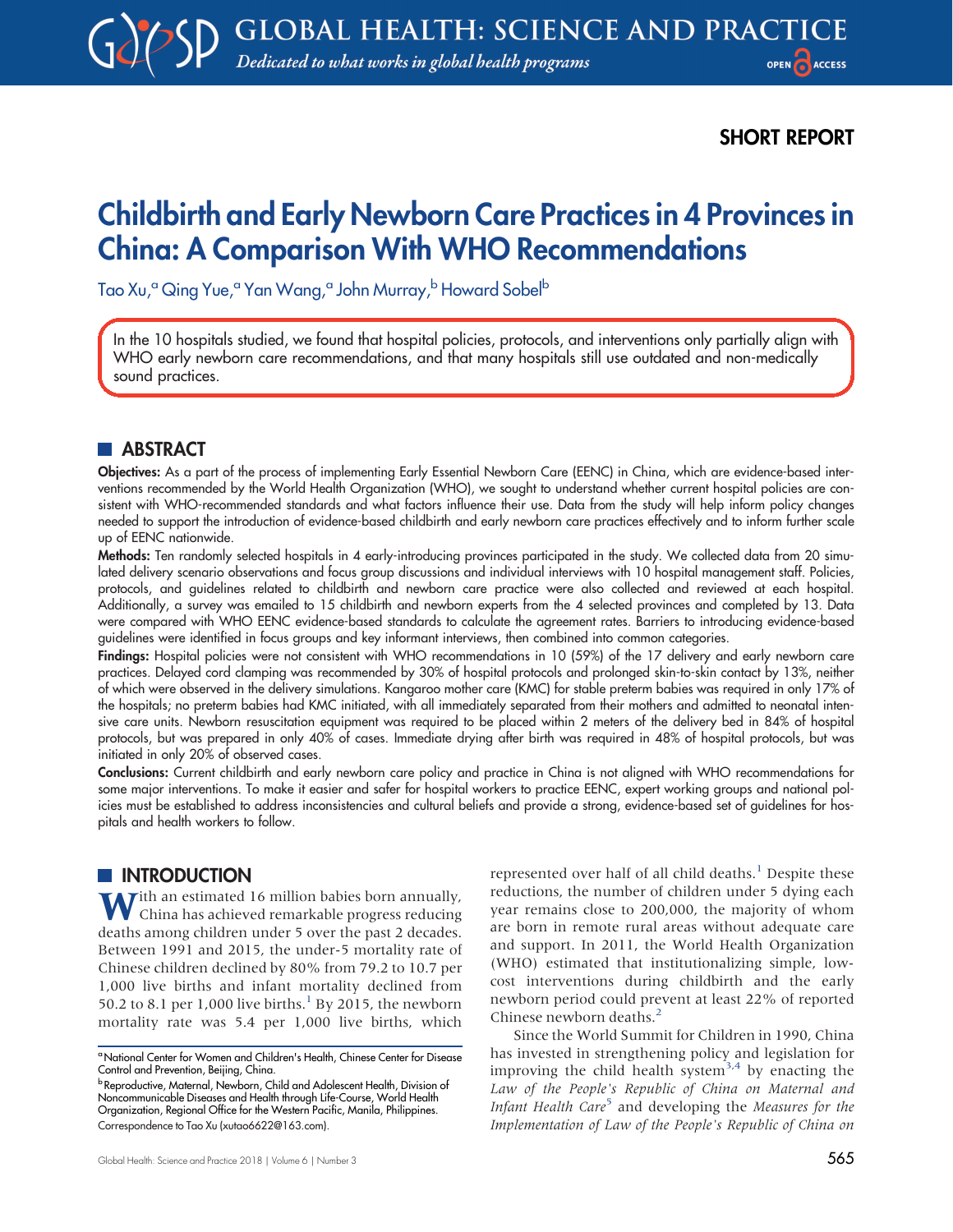Maternal and Infant Health Care<sup>[6](#page-8-4)</sup>. Based on these 2 documents, the central government developed specific maternal and child health (MCH) action plans—the National Program of Action Plan for Women Development in China (2011–2020)<sup>[7](#page-8-5)</sup> and the National Program of Action Plan for Children Development in China  $(2011-2020)^7$ —that identify 10-year obj-ectives, main indicators to measure and meet, and strategies for improving women's and children's health, education, protection, and rights. While these documents covered a wide range of issues, quality early essential newborn care (EENC) was not mentioned.

To improve quality of care during delivery and in the newborn period, 8 countries collaborated with WHO/WPRO to develop a regional action plan to implement and scale up EENC interventions.

Progress on improving the quality of care around delivery and in the early newborn period has been slower than other aspects of child health and recognized as an area that needs renewed attention.<sup>[8](#page-8-6)</sup> To that end, in 2013, China and 7 other countries, collaborated with the WHO Western Pacific Regional Office (WHO/WPRO) to develop and adopt the Action Plan for Healthy Newborn Infants in the Western Pacific Region (2014–2020).<sup>[9](#page-8-7)</sup> This plan outlines an approach for implementing and scaling up a package of evidence-based EENC interventions recommended by WHO that have been demonstrated to reduce newborn mortality from the 3 most important causes: prematurity, birth asphyxia, and sepsis [\(Table 1](#page-1-0)). The EENC approach focuses on improving the quality, reach, and demand for facility-based maternal and newborn services using a systems-based approach to improve health worker practices. $^{10}$  $^{10}$  $^{10}$  All 8 of the countries have since taken important steps in the

areas of policy, planning, coordination, and program implementation. This has included local adaptation and endorsement of the Early Essential Newborn Care Clinical Practice Pocket Guide, [10](#page-8-8) the coaching/training of health facility staff on EENC, and institutionalization of approaches to improve the quality of practices in hospitals related to childbirth and the immediate newborn period. $11$ 

In 2015, the National Health and Family Planning Commission (NHFPC) in China began prioritizing the introduction of EENC, beginning with improving quality of hospital care in 4 earlyimplementation provinces. Preliminary discussions with senior hospital staff found that hospital newborn health protocols often vary considerably within and across facilities. Prior to the implementation of EENC in China, we sought to first understand what protocols were being used in hospitals in the 4 early-implementation provinces, whether current policies were consistent with WHOrecommended standards, and what factors influence their use. The aim of these data was to inform the policy changes needed to support the introduction of evidence-based delivery and early newborn care practices effectively and to inform scale up to other regions of the country.

#### **METHODS**

We conducted the study between December 2015 and April 2016 using observations of simulated deliveries, focus group discussions with the simulation participants, individual interviews

<span id="page-1-0"></span>

| <b>TABLE 1. Core EENC Interventions</b> |                            |                                                                                                                                             |                                                                                                                                                                                                                                     |  |  |  |  |  |
|-----------------------------------------|----------------------------|---------------------------------------------------------------------------------------------------------------------------------------------|-------------------------------------------------------------------------------------------------------------------------------------------------------------------------------------------------------------------------------------|--|--|--|--|--|
| Population                              |                            | <b>Intrapartum Care</b>                                                                                                                     | <b>Newborn Care</b>                                                                                                                                                                                                                 |  |  |  |  |  |
| All mothers and<br>newborn infants      | The First Embrace          | • Labor monitoring (partograph)                                                                                                             | • Immediate drying<br>· Immediate skin-to-skin contact<br>• Appropriately timed clamping and cutting of the cord<br>• Exclusive breastfeeding<br>· Routine care (eye care, vitamin K, immunizations,<br>weighing, and examinations) |  |  |  |  |  |
| At-risk mothers and<br>newborn infants  | Preterm and LBW<br>infants | Preterm labor<br>Elimination of unnecessary inductions<br>and cesarean deliveries<br>• Antenatal steroids<br>• Antibiotics for preterm PROM | • Kangaroo mother care<br>• Breastfeeding support<br>• Immediate treatment of suspected infection                                                                                                                                   |  |  |  |  |  |
|                                         | Sick newborn infants       | Obstructed/prolonged labor<br>Fetal distress<br>• Assisted delivery<br>• Cesarean delivery                                                  | Not breathing at birth<br>• Resuscitation<br>Suspected sepsis<br>• Antibiotic treatment                                                                                                                                             |  |  |  |  |  |

Abbreviations: EENC, Early Essential Newborn Care; LBW, low birth weight; PROM, pre-labor rupture of membrane.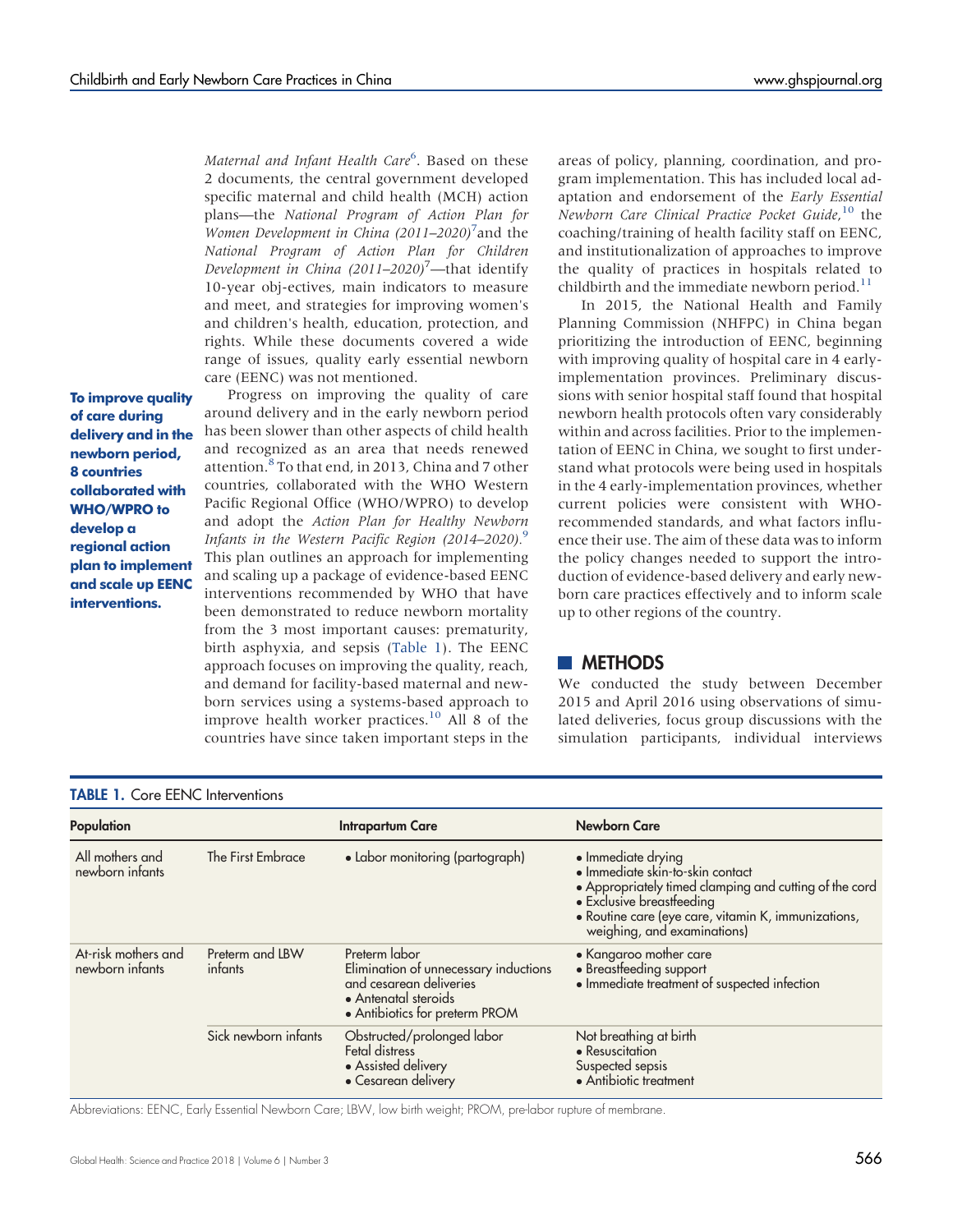with hospital management staff, a key informant survey mailed to Neonatal Resuscitation Program (NRP) instructors, and a desk review of hospital protocols.

## Study Sites

The study was conducted in Beijing, Shaanxi, Sichuan, and Inner Mongolia provinces. The NHFPC chose these 4 provinces because they are representative of provinces with different economic development statuses. In each province, 1 city and 1 county within this city were randomly selected. At each level—provincial, city, and county—1 hospital was randomly selected, for a total of 10 selected hospitals. Since Beijing is a municipality directly under the central government, only city- and county-level hospitals were selected.

### Simulated Delivery Observations, Focus Group Discussions, and Interviews

We conducted 2 simulated deliveries in each of the 10 hospitals selected, for a total of 20 simulated deliveries, and health care provider focus groups and interviews to assess current practices. We used scenario assessments instead of actual deliveries for 2 reasons: (1) we could not get permission from pregnant women to observe their actual deliveries, and (2) we believed that using simulated cases would be an easier and less stressful way for health care providers to demonstrate their routine practices.

Six staffmembers—2midwives, 2 obstetricians, and 2 pediatricians—were selected randomly in each hospital to join a delivery simulation session and a focus group discussion. The sessions were conducted in a delivery room, or a room set up like a delivery room, and had 2 components. First, the facilitator asked a midwife and an obstetrician to demonstrate management of a routine normal delivery—dividing tasks according to the routine protocol—using a manikin infant, delivery kits, and other delivery room supplies. The facilitator observed and scored the tasks performed using a standard EENC skills review method and checklist, with 1 participant playing the role of the mother and the others conducting the delivery.<sup>[12,](#page-8-10)[13](#page-8-11)</sup> Core practices reviewed were based on WHO recommendations and included in the EENC clinical coaching approach.<sup>[14](#page-8-12)</sup> The practice scenario was repeated for management of a non-breathing baby requiring resuscitation. Second, facilitators conducted a focus group discussion to identify steps that were inconsistent with WHO



A simulated delivery scenario of a breathing baby was conducted in 1 hospital in Sichuan, China. © 2016 Tao Xu/National Center for Women and Children's Health, Chinese Center for Disease Control and Prevention

recommendations and probed why staff used these practices, what factors influenced the practices, what barriers impeded changing practices, and how compliance with standards was monitored.

In addition to the simulated delivery observations and the focus group discussions, 1 hospital management staff at each hospital was interviewed (N=10) about how the implementation of delivery and early newborn care policies was conducted, including how the hospital monitored adherence to hospital protocols and what was **of delivering** done if protocols were not followed. All observations, focus group discussions, and individual interviews were recorded for data management and analysis.

# Key Informant Mail Survey

A survey was emailed to 15 national NRP instructors in the 4 provinces to collect data on delivery and early newborn care policies, protocols, and guidelines. The group of NRP instructors included national and provincial health bureau managers, MCH program officers, and childbirth and newborn care specialists. A survey questionnaire was developed and distributed via email; respondents were asked to return the completed survey via email. The questionnaire asked respondents to compare WHO recommendations on key practices to current childbirth and newborn care practices, policies, and recommendations; describe how adherence to protocols within hospitals is monitored; and identify perceived barriers and

**Simulated** delivery scenarios, followed by focus group discussions, were used to assess current hospital and health worker practices without jeopardizing the health and safety mothers and their newborns.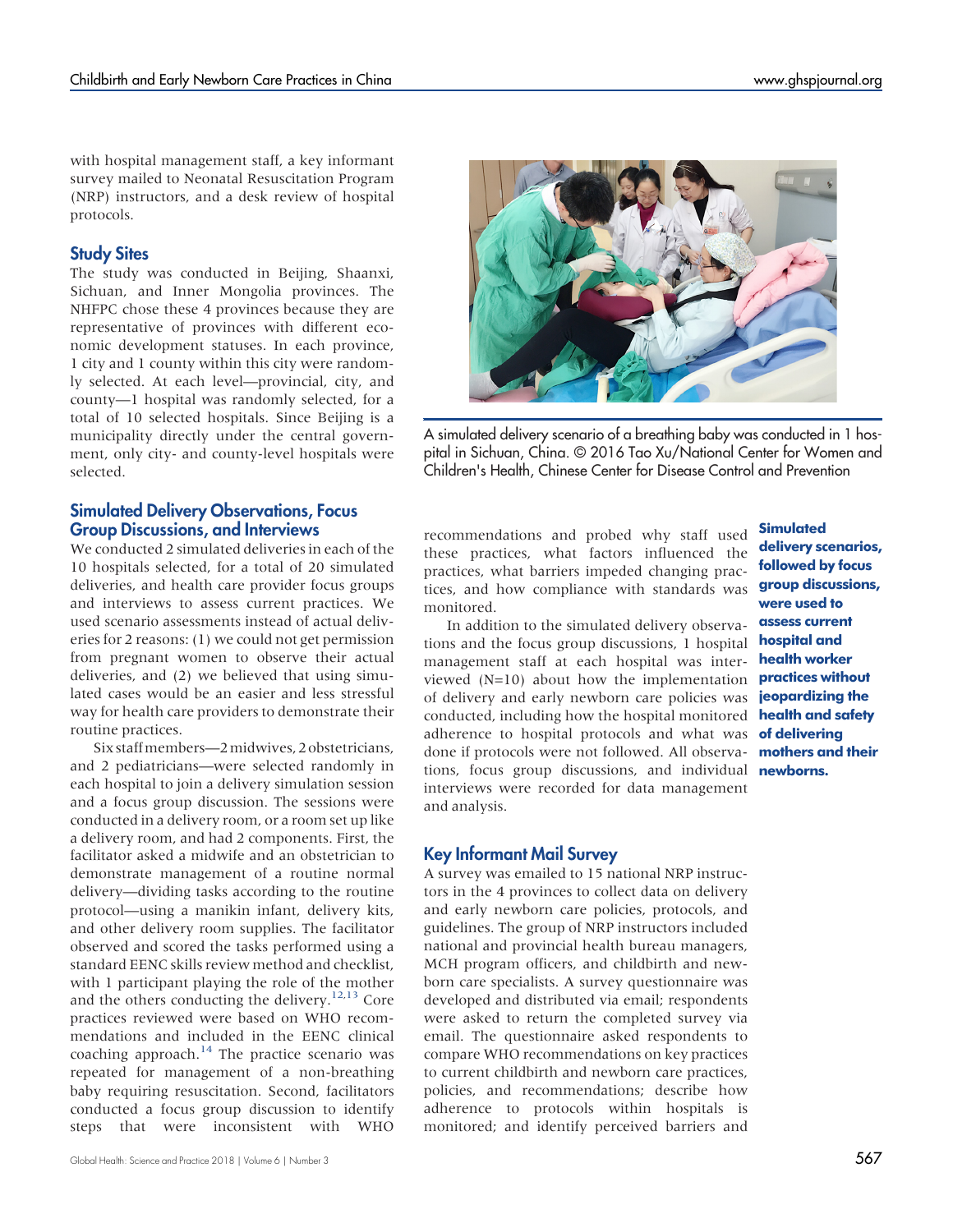challenges to implementing WHO-recommended guidelines.

#### Desk Review of Hospital Protocols

At each of the hospitals, current policies, protocols, and guidelines related to childbirth and newborn care practice were also collected and reviewed. The documents reviewed included both practice guidelines (e.g., clinical procedures and standards) and management procedures (e.g., frequency of reporting of data, accreditation mechanisms). If protocols referred to primary sources, such as medical society recommendations, textbooks, or adapted international guidelines, these were also reviewed.

#### Data Analysis

Hospital protocols and observed practices were consistent with only 41% of the 17 WHOrecommended delivery and early newborn care practices.

Data on the policies, protocols, and guidelines were extracted and entered into a Microsoft Office Excel 2013 file that allowed comparisons with WHO EENC evidence-based standards. Agreement rates for each practice or intervention were calculated by dividing the number of hospitals with protocols consistent with WHO recommendations by total number of hospitals. Each health care provider focus group discussion and interview was transcribed into a Microsoft Word 2013 file. Focus group and interview notes and transcripts were reviewed to summarize and compare the hospital protocols with WHO recommendations. Findings on accreditation mechanisms for current hospital protocols and perceived barriers to change current protocols were summarized across all hospitals and combined into common categories.

#### Ethical Approval

Institutional ethics approval to conduct the study was obtained from the institutional review board at the National Center for Women and Children's Health at the Chinese Center for Disease Control and Prevention (NCWCH). Informed consent was obtained from all health care providers participating in observations and interviews.

#### **RESULTS**

#### Background Characteristics of Study **Hospitals**

Ten hospitals from 4 provinces were sampled. Site visits with desk review of policies, focus group discussions, individual interviews, and delivery observations were conducted at those hospitals. Thirteen of 15 mail survey questionnaires were

returned. Respondents included 5 pediatricians, 3 obstetricians, 3 midwives, and 2 MCH program officers.

The number of annual deliveries and the number and type of staff available to provide delivery services varied greatly between hospitals [\(Table 2\)](#page-4-0). In 9 of the hospitals, at least 1 midwife and 1 obstetrician are routinely present at each delivery, with the midwife practicing delivery under the supervision of the obstetrician. At 1 hospital, no midwives were available prior to 2015 and deliveries were conducted by obstetricians. Most hospitals had at least 1 nurse to help in the delivery room. Pediatricians were usually only present in delivery rooms for high-risk pregnancies or if they were called to help with emergency cases.

#### Comparison of Hospital Protocols and Practices With WHO Recommendations

A review of hospital protocols—by self-report through the survey and onsite review by study staff—revealed that hospital protocols were consistent with WHO guidelines for 7 (41%) of the 17 delivery and early newborn care practices, including routine use of the partograph, use of corticosteroids for women of 24 to 34 weeks' gestation at risk of preterm birth, optimal timing technique for cord cutting, use of oxytocin for active management of the third stage of labor, routine administration of hepatitis B and bacillus Calmette-Guérin vaccines, and delayed bathing until at least 24 hours after birth ([Table 3\)](#page-5-0). Despite this, we also discovered that protocols for 10 practice areas were not consistent with WHO recommendations. None of the hospitals had policies on immediate and thorough drying after birth, delayed cord clamping, and dry-cord care. Less than 50% of hospitals had a policy on birth position and companion of choice during childbirth (38%), immediate and thorough drying after birth (48%), delayed cord clamping (30%), prolonged skin-to-skin contact (13%), delayed routine care until after the first breastfeeding (17%), and kangaroo mother care (KMC) for all newborns less than 2000 grams (17%).

The practices of hospital staff who were observed in routine delivery scenarios were consistent with WHO recommendations in the same 7 practices areas noted for hospital protocols [\(Table 3\)](#page-5-0). The other 10 practice areas were never or rarely practiced in observed delivery scenarios, regardless of the hospital protocol. Practices never conducted in practice scenarios included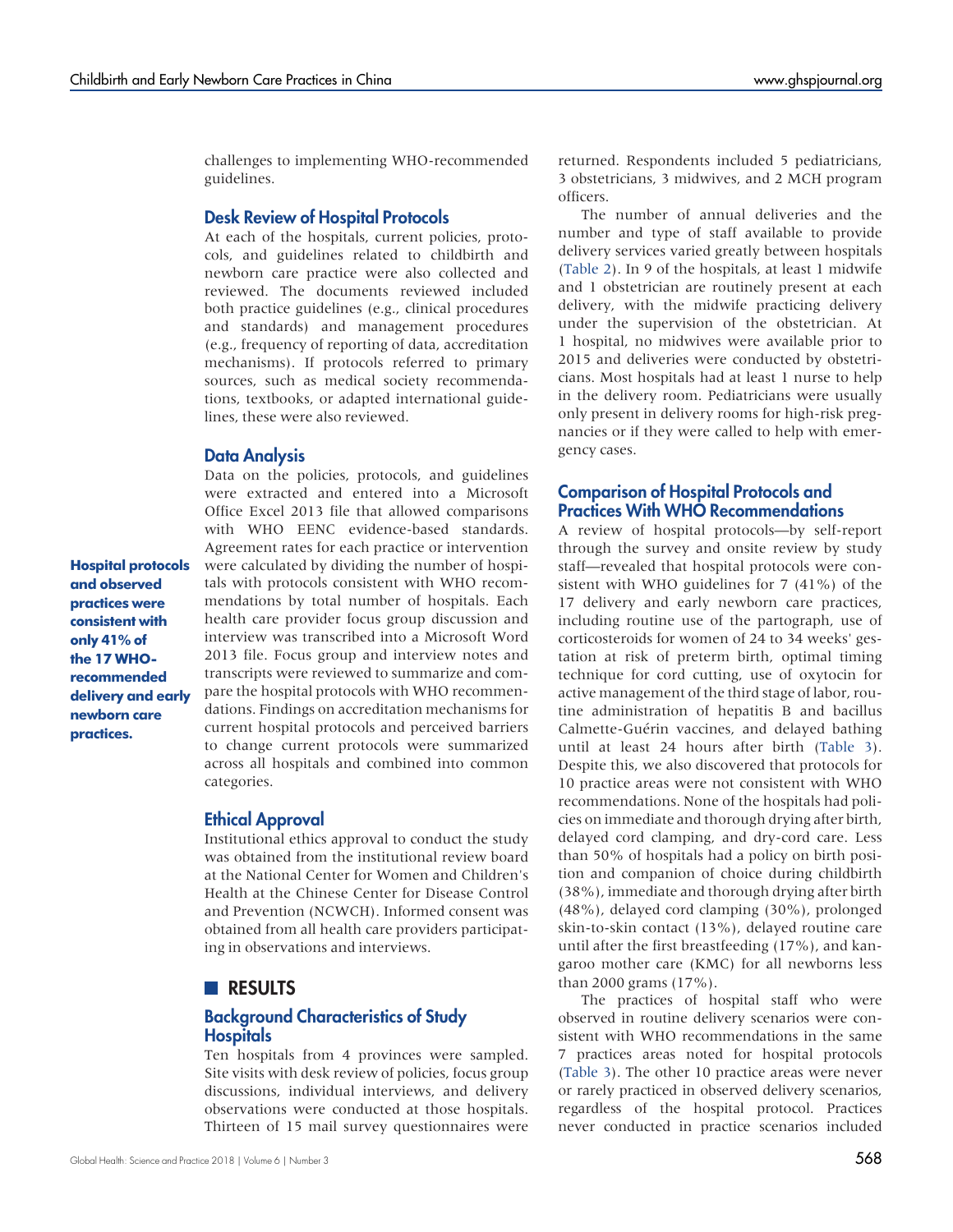| <b>Province and Hospital</b>       | <b>No. of Deliveries</b><br>in 2014 | No. of<br><b>Obstetricians</b> | No. of<br><b>Pediatricians</b> | No. of<br><b>Midwives</b> |  |  |  |  |  |
|------------------------------------|-------------------------------------|--------------------------------|--------------------------------|---------------------------|--|--|--|--|--|
| <b>Beijing</b>                     |                                     |                                |                                |                           |  |  |  |  |  |
| Beijing MCH                        | 17,250                              | 68                             | 15                             | 65                        |  |  |  |  |  |
| <b>Beijing University People's</b> | 2,343                               | 16                             | 17                             | 12                        |  |  |  |  |  |
| Shaanxi                            |                                     |                                |                                |                           |  |  |  |  |  |
| Shaanxi Provincial MCH             | 13,338                              | 111                            | 81                             | 55                        |  |  |  |  |  |
| Shangluo City MCH                  | 1,845                               | 18                             | 12                             | 9                         |  |  |  |  |  |
| Luonan County MCH                  | 2,653                               | 6                              | 5                              | 8                         |  |  |  |  |  |
| Sichuan                            |                                     |                                |                                |                           |  |  |  |  |  |
| Sichuan Provincial MCH             | 6,327                               | 114                            | 59                             | 28                        |  |  |  |  |  |
| Liangshan City MCH                 | 1,818                               | 35                             | 30                             | 23                        |  |  |  |  |  |
| <b>Inner Mongolia</b>              |                                     |                                |                                |                           |  |  |  |  |  |
| Inner Mongolia Provincial MCH      | 8,522                               | 33                             | 16                             | 28                        |  |  |  |  |  |
| Wuhai City MCH                     | 6,064                               | 25                             | 18                             | 3                         |  |  |  |  |  |
| Nanhai County                      | 394                                 | 6                              | 4                              | 4                         |  |  |  |  |  |

<span id="page-4-0"></span>TABLE 2. Characteristics of Hospitals Included in the Study, China, December 2015

Abbreviation: MCH, maternal and child health.

immediate and thorough drying after birth, immediate skin-to-skin contact of adequate duration, delayed cord clamping, absence of routine suction, and delaying routine tasks until after the first breastfeeding. Although delayed cord clamping was recommended by 30% of hospital protocols and prolonged skin-to-skin contact by 13%, neither were practiced in any case observations at the 10 hospitals, with hospital staff completing routine care (eye care, weight, and height) immediately after birth before skin-to-skin contact. Similarly, KMC for stable preterm babies was required in 17% hospitals; no preterm babies had KMC initiated, with all immediately separated from the mother and admitted to neonatal intensive care units. Newborn resuscitation equipment was required to be placed within 2 meters of the delivery bed in 84% of hospital protocols but was only prepared in 40% of cases. Immediate drying (within 5 seconds of birth) was required in 48% of hospital protocols but was initiated in only 20% of observed cases.

#### Barriers to Improving Hospital Protocols for Delivery, Childbirth, and Early Newborn **Care**

Several potential barriers to introducing evidencebased guidelines were identified in focus group discussions with simulation participants and key informant interviews with NRP instructors. The results are summarized below.

#### Clinical Protocols and Guidelines

Each province has developed an MCH plan and the measures for administration of midwifery techniques guidelines. These provincial policies regulate the certification of delivery services, required preservice and in-service trainings and qualifications for providers, accreditation mechanisms and regulations, basic equipment and facility requirements, and content of services for **Key barriers to** the different levels of hospitals. However, none of these guidelines provide detailed clinical practice standards or protocols on immediate childbirth and early newborn care, leaving hospitals **of a standardized** to look to other resources. For example, the evidence-based Guide for Prevention and Treatment of Postpartum Hemorrhage<sup>15</sup>, developed by the Chinese Medical Society, provides detailed protocols for techniques such as cord clamping and the use of oxytocin, and an NRP guideline was developed for the **peer-reviewed** NHFPC-led China NRP program. As a result, par- literature and ticipants indicated that hospitals have to develop **aligned with a** their own protocols based on the textbooks and system of guidelines available to them, which, in turn, has evaluation.

improving hospital protocols included the lack set of clinical protocols and guidelines, supported by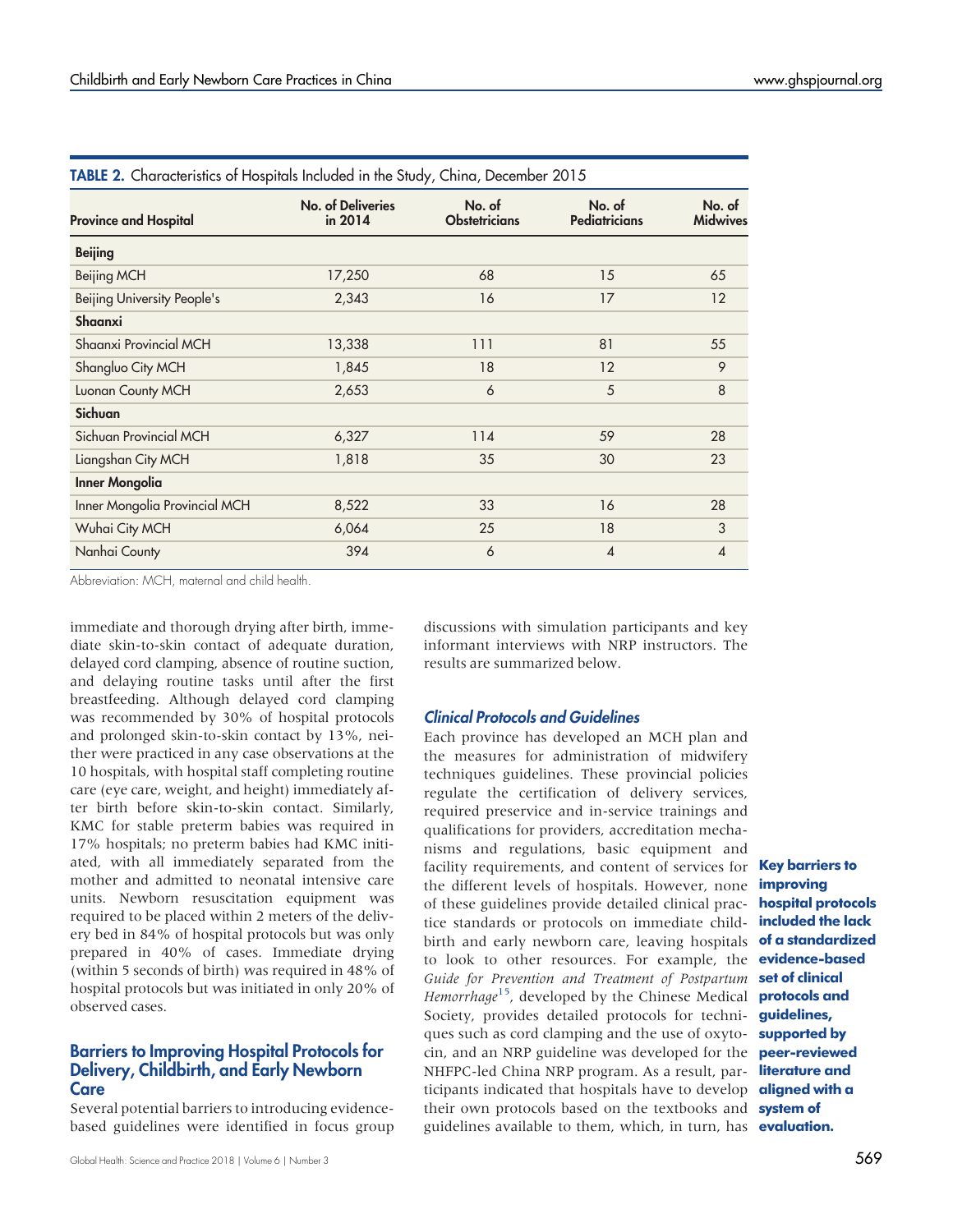<span id="page-5-0"></span>TABLE 3. Number and Proportion of Hospitals With Delivery and Immediate Newborn Protocols and Practices Consistent With WHO Recommendations by Assessment Method, China, December 2015

| Intervention                                                                                                                      | Protocol<br>Self-Report<br>via Mail<br><b>Survey</b><br>$(n=13)$<br>No. (%) | Protocol<br>Onsite<br>Hospital<br><b>Review</b><br>$(n=10)$<br>No. (%) | <b>Observed</b><br><b>Delivery</b><br><b>Practice</b><br>$(n=10)$<br>No. (%) |
|-----------------------------------------------------------------------------------------------------------------------------------|-----------------------------------------------------------------------------|------------------------------------------------------------------------|------------------------------------------------------------------------------|
| Companion and position of choice for all deliveries                                                                               | 5(39)                                                                       | 3(30)                                                                  | 3(30)                                                                        |
| Maternal and fetal monitoring during labor including use of the partograph                                                        | 13 (100)                                                                    | 10 (100)                                                               | 10 (100)                                                                     |
| Corticosteroids for women of 24 to 34 weeks' gestation who are at risk of preterm delivery                                        | 13 (100)                                                                    | 10 (100)                                                               | 10 (100)                                                                     |
| Bag and mask resuscitation kit available for every delivery, positioned within 2 meters of delivery bed                           | 11(85)                                                                      | 6(60)                                                                  | 4(40)                                                                        |
| Drying started within 5 seconds after birth                                                                                       | 7(54)                                                                       | 4(40)                                                                  | 2(20)                                                                        |
| Dried the baby thoroughly (wiped the eyes, face, head, front, back, arms, and legs)                                               | 0(0)                                                                        | 0(0)                                                                   | 0(0)                                                                         |
| No routine suctioning                                                                                                             | O(0)                                                                        | O(0)                                                                   | O(0)                                                                         |
| Delayed cord clamping performed 1 to 3 minutes after birth, after cord pulsations have stopped                                    | 4(31)                                                                       | 3(30)                                                                  | 0(0)                                                                         |
| Clamp/tie placed at 2 cm, forceps at 5 cm from umbilical base                                                                     | 13 (100)                                                                    | 10 (100)                                                               | 10 (100)                                                                     |
| No placing substances on the cord stump                                                                                           | O(0)                                                                        | O(0)                                                                   | O(0)                                                                         |
| Skin-to-skin contact for a minimum of 90 minutes for newborns without complications                                               | 3(23)                                                                       | 0(0)                                                                   | 0(0)                                                                         |
| Intramuscular oxytocin given to mother within 1 minute                                                                            | 13 (100)                                                                    | 10 (100)                                                               | 10 (100)                                                                     |
| All routine newborn care (e.g., eye care, vitamin K, immunizations, and examinations) delayed until after<br>a full breastfeeding | 2(15)                                                                       | 2(20)                                                                  | 0(0)                                                                         |
| First dose of hepatitis B vaccine given within 24 hours of birth                                                                  | 13 (100)                                                                    | 10(100)                                                                | 10 (100)                                                                     |
| Single dose of BCG vaccine given within 24 hours of birth                                                                         | 13 (100)                                                                    | 10 (100)                                                               | 10 (100)                                                                     |
| No bathing of the newborn until at least 24 hours after delivery                                                                  | 13 (100)                                                                    | 10 (100)                                                               | 10 (100)                                                                     |
| KMC for preterm babies weighing $\leq$ 2000 g at birth, including feeding with breast milk and monitoring<br>for complications    | 3(23)                                                                       | 1(10)                                                                  | O(0)                                                                         |

Abbreviations: BCG, bacillus Calmette-Guérin; KMC, kangaroo mother care.

led to inconsistent protocols and practices across the different hospitals.

#### Systems of Accreditation and Legal Status of **Protocols**

While national- and provincial-level MCH service evaluation standards are currently available, they only focus on basic principles and requirements, not core evidence-based practices. Hospitals are evaluated every 3 or 4 years by provincial authorities. If the basic standards are not met, the hospital may be prohibited from providing MCH services the following year. If an individual staff member is found not to be practicing protocols, he or she may be disciplined by verbal criticism, deduction of wages, suspension of license, or a lawsuit, depending on the severity. Most hospital staff believe they should follow domestic textbook

recommendations and Medical Society guidelines because these are officially sanctioned, and have legal status in case of medical disputes.

#### Understanding of the Evidence Base Supporting New Practices

Peer-reviewed journal articles used for WHO GRADE recommendations, for example, are felt to be important to explain key practice steps such as prolonged skin-to-skin contact, delayed cord clamping, non-use of suction except for nonbreathing babies born with meconium staining and dry cord care. This is particularly important for explaining why new evidence-based recommendations are different from those used previously. For example, the previous duration for skin-to-skin contact recommended in babyfriendly hospital guidelines was 30 minutes, not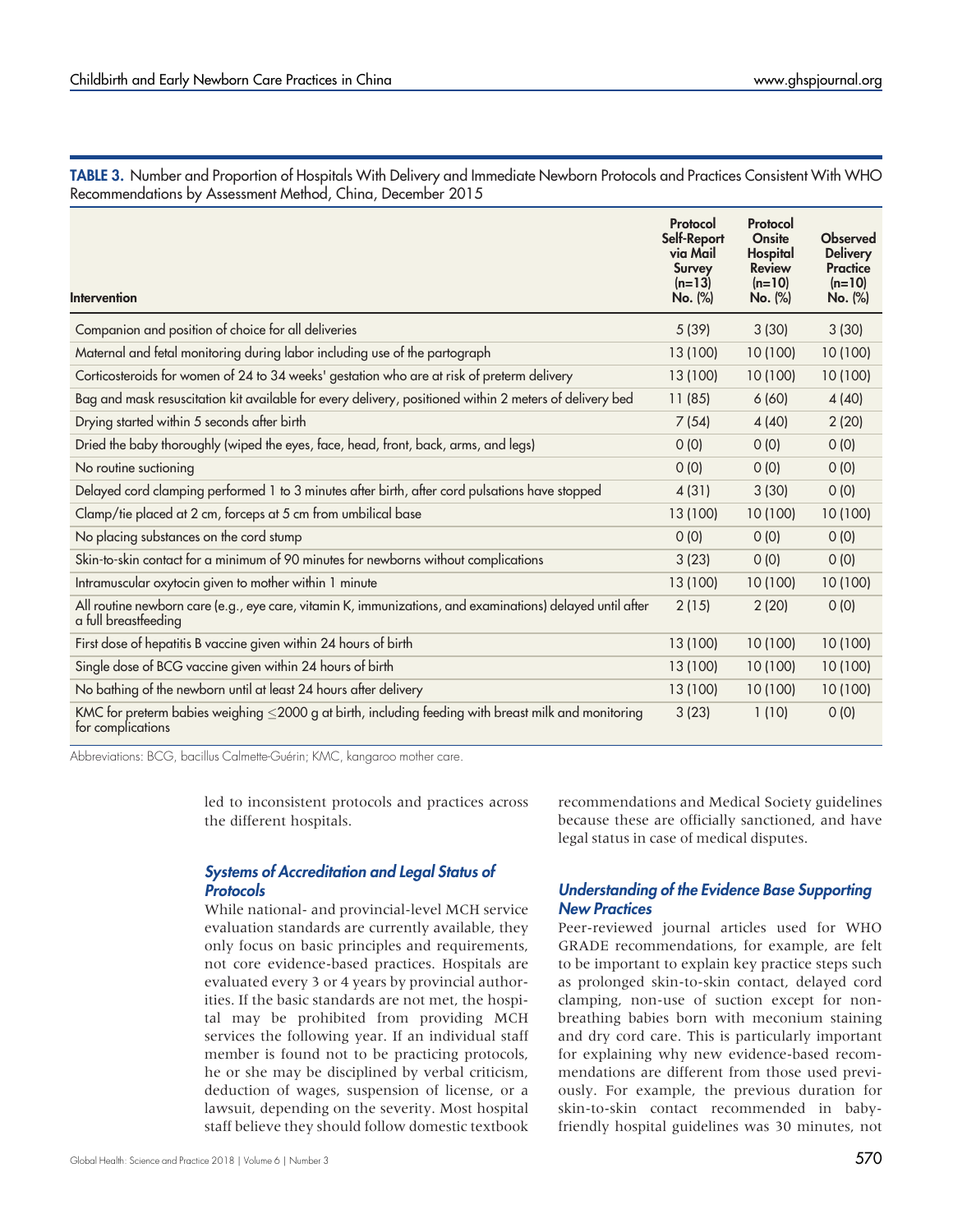90 minutes. Similarly, many staff believed that applying disinfectants and covering the cord stump is important to prevent sepsis, and would like to see relevant data on this issue. In two hospitals, staff were concerned that mothers may not be able to safely hold babies in skin-to-skin contact and may drop them; in some cases there was concern that this position may be associated with an increase in the risk of asphyxia.

#### Cultural Beliefs and Practices

A number of cultural practices and beliefs held by families, particularly grandparents, prevent evidence-based practices from being applied including early separation of the newborn from the mother so the newborn can be shown to other family members, concerns that skin-to-skin contact with the mother is dangerous, a desire to bathe the newborn early, and beliefs that keeping the cord stump uncovered will allow "cool breezes" to pass through the cord stump into the newborn's body and cause illness.

#### Facility Support for New Practices

Maintaining skin-to-skin contact for 90 minutes, or until the first breastfeeding, usually requires the assistance of postnatal care staff who may not be familiar with the how and when to initiate each technique and for how long. Breastfeeding counseling, in particular, is essential for initiating the first feed. In some cases, staff members were concerned that beginning new practices would increase the workload for midwives or nursing staff and wanted clarification on how responsibilities would change.

#### **DISCUSSION**

Our findings suggest that although China has no national EENC guidelines, many childbirth and newborn health care protocols and practices were evident in various documents at the hospital level. However, technical protocols related to childbirth and newborn health care were fragmented, outdated, and developed through a nonscientific guideline development process, and over half were not consistent with WHO guidelines. Because the EENC recommendations are new and not included in current protocols, facilities were not expected to adhere to them. To introduce EENC in China, implementers must recognize the need to identify necessary support for and changes in hospital policy, organization, accreditation mechanisms, and cultural beliefs.

Since 2013, the Chinese NHFPC has been working with the United Nations Children's Fund (UNICEF) China to develop a newborn survival framework and service package, as the government response to the WHO and UNICEF Every Newborn Action Plan. The central and provincial health authorities have developed various policy documents that, for example, regulate the certification of delivery service, required preservice and in-service trainings and qualifications for providers, accreditation mechanisms and regulations, requirements for basic equipment and facilities, and a description of services for different levels of hospitals. In May 2018, the NHPFC issued the Healthy Child Action Plan (2018-2020),<sup>[17](#page-8-14)</sup> and newborn health is one of the key areas that needs to be strengthened. These government documents do not, however, provide detailed technical protocols on childbirth and newborn health care interventions. Instead, hospitals have had to adopt and develop their own technical protocols based on textbooks, medical society guidelines, or experience learned from others. As a result, these hospital protocols were inconsistent in their scientific foundations and clinical procedures. In addition, although a description of childbirth and immediate newborn care was available in the hospital documents we examined, the technical procedures were fragmented and not presented or implemented in a systematic manner. To address policy and practice inconsistencies within and across hospitals in the country, a national guide on childbirth and early newborn care is needed.

In 1988, less than half of all women in China gave birth in hospital; within 20 years, hospital births became almost universal.<sup>[18](#page-8-15)</sup> This change is, in part, due to the government discouraging community midwifery and introducing a safe motherhood program that encourages hospital delivery in **not use a strict** 2000.<sup>19</sup> The Chinese NHFPC is now focusing on evidence-based improving the quality of in-hospital maternal and child health care, especially the quality of care during and immediately after birth. WHO estimates that full implementation of EENC in the Western Pacific Region could prevent at least 50,000 newborn deaths each year. $9$  Central to EENC is the concept and practice of "The First Embrace," a protected and prolonged skin-to-skin cuddle between mother and newborn, which allows proper warming, feeding, and cord care. The EENC protocol also includes the care of highrisk newborn infants, including preterm and low birth weight babies, and of sick newborn infants.<sup>[10](#page-8-8)</sup>

Despite of these proven effective interventions, many inappropriate interventions are still

Many of the technical childbirth and newborn health care protocols used by the hospitals studied were limited, outdated, and did guideline development process.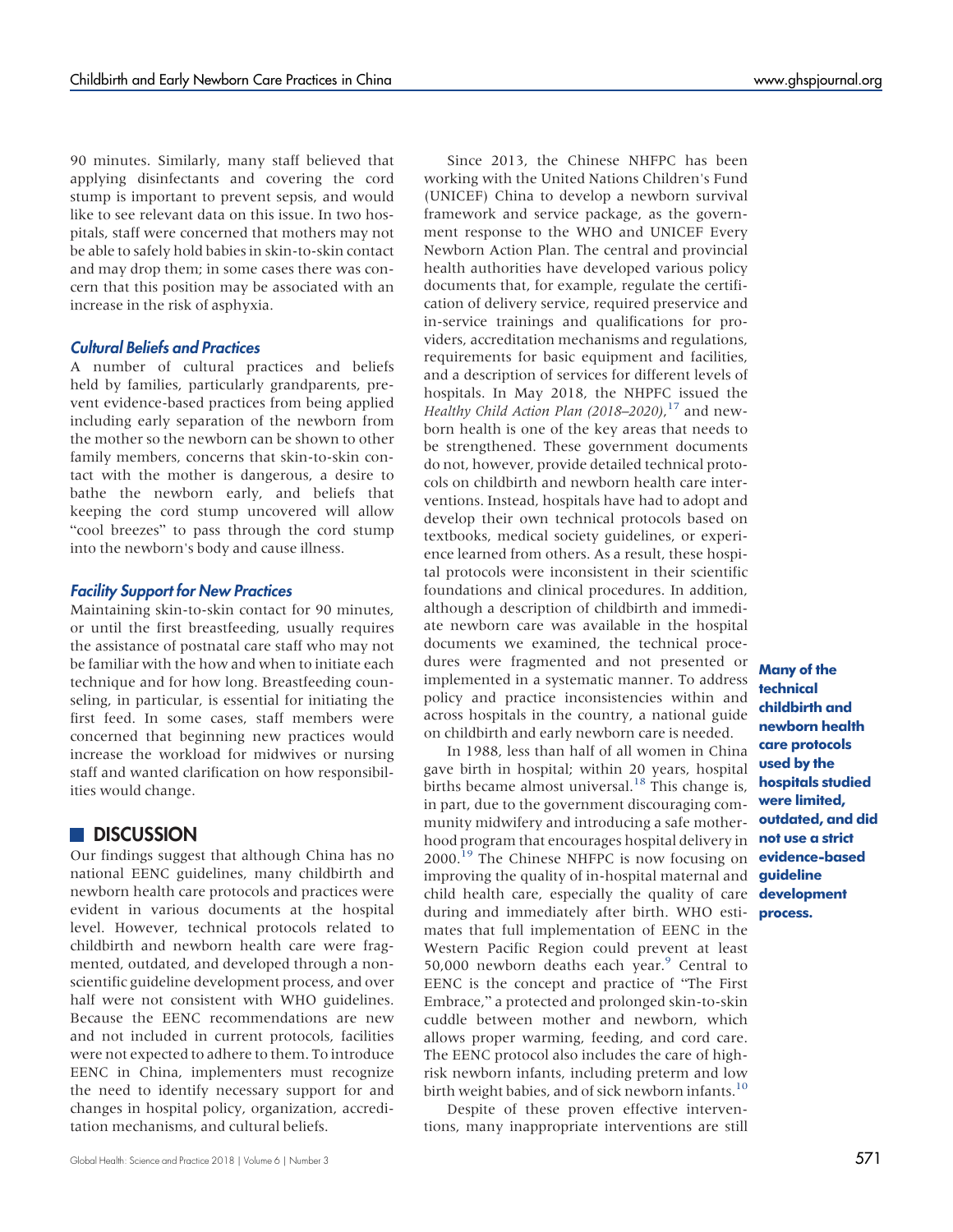practiced in hospitals that interfere with the baby's ability to adapt and feed well, such as unnecessary suctioning, immediate cord clamping, and delayed drying. These outdated practices increase the risk of delayed fetal-to-newborn circulatory adjustments, infection, breathing problems, hypothermia, anemia, acidosis, coagulation defects, brain hemorrhage, and trauma.<sup>9</sup> Many newborns are distressed, hypothermic, and exposed to dangerous bacteria because they are separated from their mother.<sup>[10](#page-8-8)</sup> The first breastfeeding is often delayed because of an incorrect sequencing of actions taken immediately after birth. $7$  In our study, less than half of the hospital protocols we reviewed were consistent with WHO recommendations for procedures related to childbirth and immediate newborn care, such as immediate drying after birth, no routine suctioning, delaying cord clamping, skin-to-skin contact, no placing substances on the cord stump, and KMC for stable preterm babies. In addition, the abovementioned key practice areas were never or rarely practiced in observed delivery scenarios, regardless of the hospital protocol.

One recently published UNICEF reviews identified problems and bottlenecks in the health system to provide newborn care.<sup>[20](#page-8-17)</sup> Our research results support these findings and identified more specific barriers that health workers face introducing and practicing EENC in their facilities. First, there is no detailed national clinical practice guidelines for the management of routine delivery, childbirth, and immediate newborn care. As a result, policies and practices within and across hospitals were often not consistent. The knowledge on textbooks and experiences from other health workers were often outdated and harmful, and preservice and in-service trainings usually did not include sufficient instruction on quality EENC. As a result, many health workers were unaware that simple steps could protect newborn infants. Second, the protocols used must have legal validity for medical disputes and malpractice cases. The development and adoption of national evidence-based guidelines must therefore be initiated and approved by academic authorities or at the NHFPC level before being implemented in hospitals and incorporated into an effective accreditation mechanism. Third, the documents used for the evidence base should be made available to all stakeholders, including health workers and families of newborns. New practices need to be supported by an evidence base to secure widespread support from staff. In addition, the role of traditional and cultural beliefs

The development and adoption of national evidence-based guidelines must be initiated and approved at the national level before being implemented in hospitals and incorporated into an effective accreditation mechanism.

Funding: The research was funded by WHO/WPRO.

Competing Interests: None declared.

#### **REFERENCES**

<span id="page-7-0"></span>1. National Bureau of Statistics of China. Statistical Yearbook of China. Beijing: National Bureau of Statistics of China; 2016. [http://www.](http://www.stats.gov.cn/tjsj/ndsj/2016/indexch.htm) [stats.gov.cn/tjsj/ndsj/2016/indexch.htm.](http://www.stats.gov.cn/tjsj/ndsj/2016/indexch.htm) Accessed July 12, 2018.

must also need to be recognized, as they can influence how and why parents make certain decisions. Thus, capacity building activities should go beyond training and focus on coaching, which focus on methods for improving awareness of the importance of evidence-based practices. Last, insufficient coordination between obstetric and pediatric care complicates newborn care.<sup>[21](#page-8-18)</sup> Changes in facility support and the organization of work are required to support revised practices and to ensure that new practices are understood and adopted by all. For example, closer collaboration is needed between staff present at delivery who may currently divide or share tasks, particularly those tasks that obstetrics or midwifery staff may not traditionally feel is their responsibility, such as identifying whether a newborn is stable and able to be placed into immediate skin-to-skin contact and starting immediate newborn bag and mask resuscitation for non-breathing newborns.

Neonatal deaths in the Western Pacific Region declined slowly between 1990 and 2015.<sup>9</sup> This was largely because of the widespread, outdated, and harmful health care provider practices. $^{11}$  $^{11}$  $^{11}$ Through collaborative efforts with WHO and UNICEF, it is clear that countries in the region share many similar problems and barriers when scaling up EENC interventions. The results of this study may help countries working to ensure evidence-based policies and practices are used to improve their quality of skilled childbirth care.

#### **CONCLUSION**

China has been working closely with various partners to prioritize newborn health by developing a national action plan and technical guideline that aligns with WHO recommendations. However, at the moment, hospital policies, protocols, and interventions only partially align with WHO recommendations. To make EENC easier and safer for hospital workers to practice, expert working groups and national policies must be established to address inconsistencies and cultural beliefs and provide a strong, evidence-based set of guidelines for hospitals and health workers to follow.